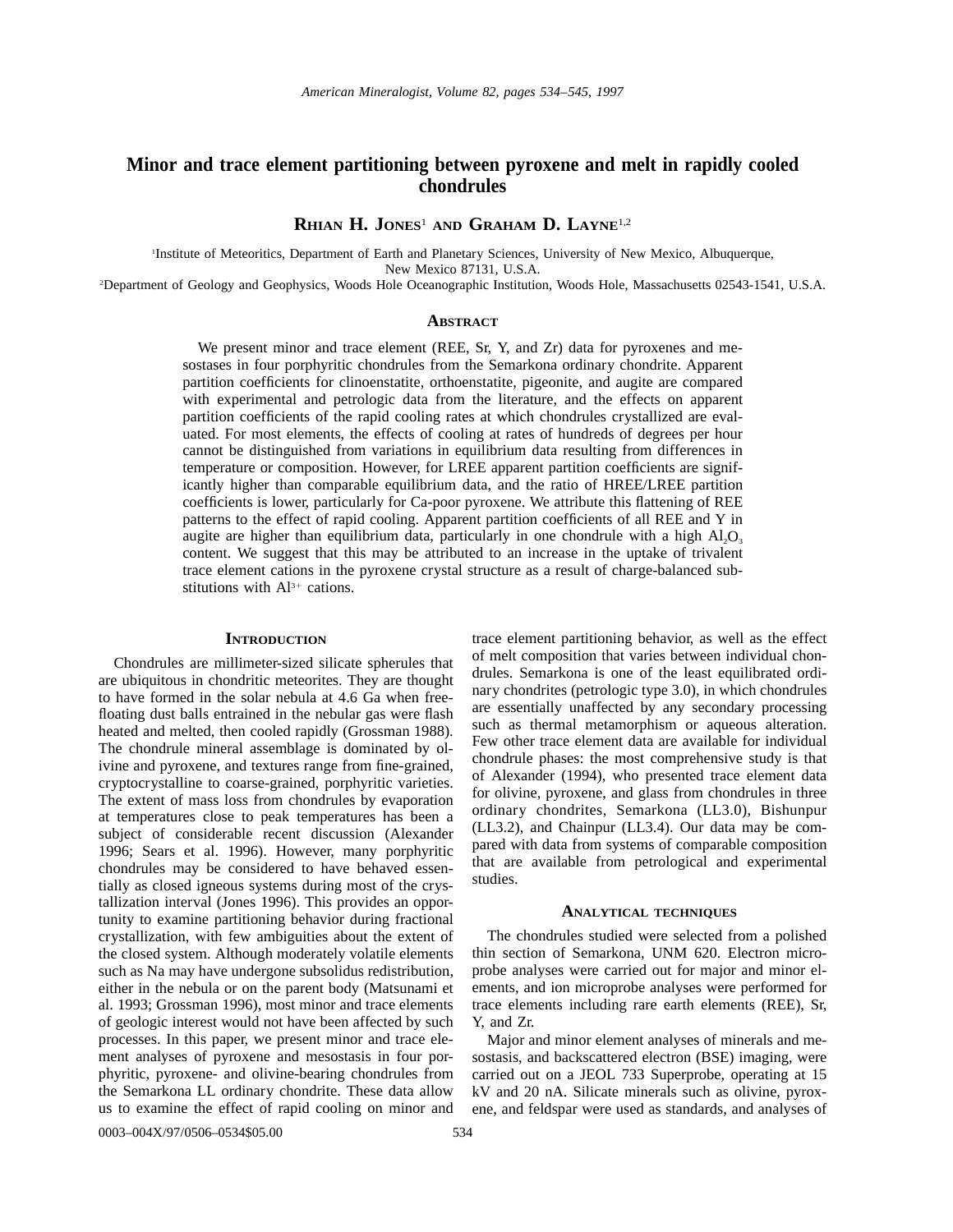secondary standards were performed to verify the analysis procedure. Counting times up to 40 s were used for minor elements. Most analyses were performed by WD spectrometry, using ZAF correction procedures on an Oxford/Link LEMAS EXL operating system. Some data were acquired by combined ED/WD analysis (ED for major elements) on the same system, and no differences were observed between the two types of analyses. Data acquired before December 1992, were obtained using WD analysis and reduced using the Bence-Albee correction procedure, using a Tracor-Northern TN 2000 operating system. The two operating systems gave results that were identical within analytical errors on the same chondrule phases. A beam diameter of  $1 \mu m$  was used for silicate minerals, and 10  $\mu$ m for mesostasis. Mesostasis analyses are average compositions of glass plus quench crystals and reflect the compositions of the final liquids in the chondrules at the point when phenocryst crystallization ceased. Typical detection limits (wt%) were as follows: TiO<sub>2</sub>, 0.02; Al<sub>2</sub>O<sub>3</sub> and Cr<sub>2</sub>O<sub>3</sub>, 0.03; MnO and CaO,  $0.04$ ; and Na<sub>2</sub>O,  $0.05$ .

Trace element analyses were performed by Secondary Ion Mass Spectrometry (SIMS) using the Cameca IMS 4f instrument operated by the University of New Mexico/ Sandia National Laboratories Ion Microprobe Facility. Grain areas free of cracks and inclusions were preselected using SEM. Secondary ion imaging of major elements was used to position the ion beam for each analysis to avoid contamination from adjacent phases. Pyroxenes and mesostases were analyzed for Sr, Y, Zr, and eight REE (La, Ce, Nd, Sm, Eu, Dy, Er, and Yb). Analyses were made by bombardment of the sample with primary  $O$ ions accelerated through a nominal potential of 10kV. Primary ion currents between 5 and 40 nA were selected, depending on the maximum spot size practical for each individual analysis. Typical pit diameters for completed analyses were 50  $\mu$ m for Ca-poor pyroxene, 30  $\mu$ m for pigeonite, 1  $\mu$ m for augite, and 10–50  $\mu$ m for mesostasis.

Each analysis involved repeated cycles of peak counting on  ${}^{30}Si^+,$   ${}^{88}Sr^+,$   ${}^{89}Y^+,$   ${}^{90}Zr^+,$   ${}^{139}La^+,$   ${}^{140}Ce^+,$   ${}^{146}Nd^+,$  $147\text{Sm}^+$ ,  $151\text{Eu}^+$ ,  $153\text{Eu}^+$ ,  $163\text{Dy}^+$ ,  $167\text{Er}^+$ , and  $174\text{Yb}^+$ , as well as counting on a background position to monitor detection noise. Individual cycles were monitored to detect any obvious contamination from the primary beam penetrating an adjacent phase during the progress of the analysis. Sputtered secondary ions were energy filtered using a sample offset voltage of  $-75$  V and an energy window of  $\pm 25$  V effectively to eliminate isobaric interferences.

Ba concentrations were not measured directly because the installed software on the IMS 4f limits the number of analytical peaks to 14. For pyroxenes, where Ba/Eu is commonly  $\ll 0.1$ , a correction for Ba on Eu is not necessary. However, for mesostasis, where Ba/Eu is expected to be  $>10$ , an empirical correction for the effect of  $135BaO<sup>+</sup>$  and  $137BaO<sup>+</sup>$  on the  $151Eu<sup>+</sup>$  and  $153Eu<sup>+</sup>$  peaks was necessary. A matrix solution correction was applied using accepted natural abundance ratios for Ba and Eu (135Ba/ 137Ba of 0.5822, 151Eu/153Eu of 0.9146). This method has

an advantage in comparison with direct correction using measured  $Ba<sup>+</sup>$  peaks, because it does not depend directly on the BaO<sup>+</sup>/Ba<sup>+</sup> ratio, which is quite sensitive to variations in chemical matrix and energy offset.

For mesostasis, typical precisions were better than 1% for Sr, 2% for Y and Zr, 2–5% for LREE and Eu, and 5– 10% for HREE. For Ca-rich pyroxene typical precisions were better than 2–5% for Sr, 3–7% for Y and Zr, 8% for Ce, and 10–20% for the other REE. For Ca-poor pyroxene precisions for Sr and Y were typically better than 10–15%. Precisions for the other elements analyzed were typically worse than 10–20%, with concentrations often approaching or falling below the analytical detection limit.

Detection limits were assessed in the following manner. Instrumental noise, which was measured at a background position during each cycle of each analysis, was typically 1–2 counts per min. The estimated detection limit was calculated as the apparent concentration of each element that would be derived by processing a signal equivalent to the mean background plus two times the standard deviation of the background, as calculated from the background measurements of all analyses in a session. Typical detection limits for 12 cycles of analysis (1 h) were below 1 ppb for Sr, Y, Zr, La, and Ce; 1–2 ppb for Eu and Yb; 2–4 ppb for Nd, Dy, and Er; and 3–5 ppb for Sm.

Absolute concentrations of each element were calculated using empirical relationships between measured peak/ $30Si^+$  ratios (normalized to known  $SiO_2$  content measured with the electron microprobe) and element concentrations, as derived from measurements of documented pyroxene and basalt standards. Kilbourne Hole augite (Irving and Frey 1984) was used as a standard for all pyroxenes. Although Gd was not analyzed, for plotting purposes, it was estimated for some analyses by log-linear interpolation between Nd and Dy (mesostasis) or Sm and Dy (pyroxene). No correction for the interference of  $158GdO^+$  on  $174Yb^+$  was made. For flat REE patterns, e.g., mesostasis, the contribution of this interference to  $174 \text{Yb}^+$ is less than 7%, and for the LREE depleted patterns of Ca-poor pyroxenes, the contribution is less than 2–3%.

### **RESULTS**

### **Chondrule textures**

Detailed descriptions of the chondrules included in this study have been presented previously (Jones 1994, 1996), and only a brief summary of their petrology is given here. All the chondrules are considered to have crystallized from essentially entirely molten droplets. Recognizable relict grains, typically olivine, that survived chondrule formation are rare. Two relict olivines occur in chondrule 111 (Jones 1996). Relict grains appear to have undergone a limited degree of resorption into the chondrule melts at high temperatures but are overgrown with olivine that crystallized during the cooling interval. Thus they were isolated from the melt during crystallization and did not cause further changes in melt compositions. Olivine com-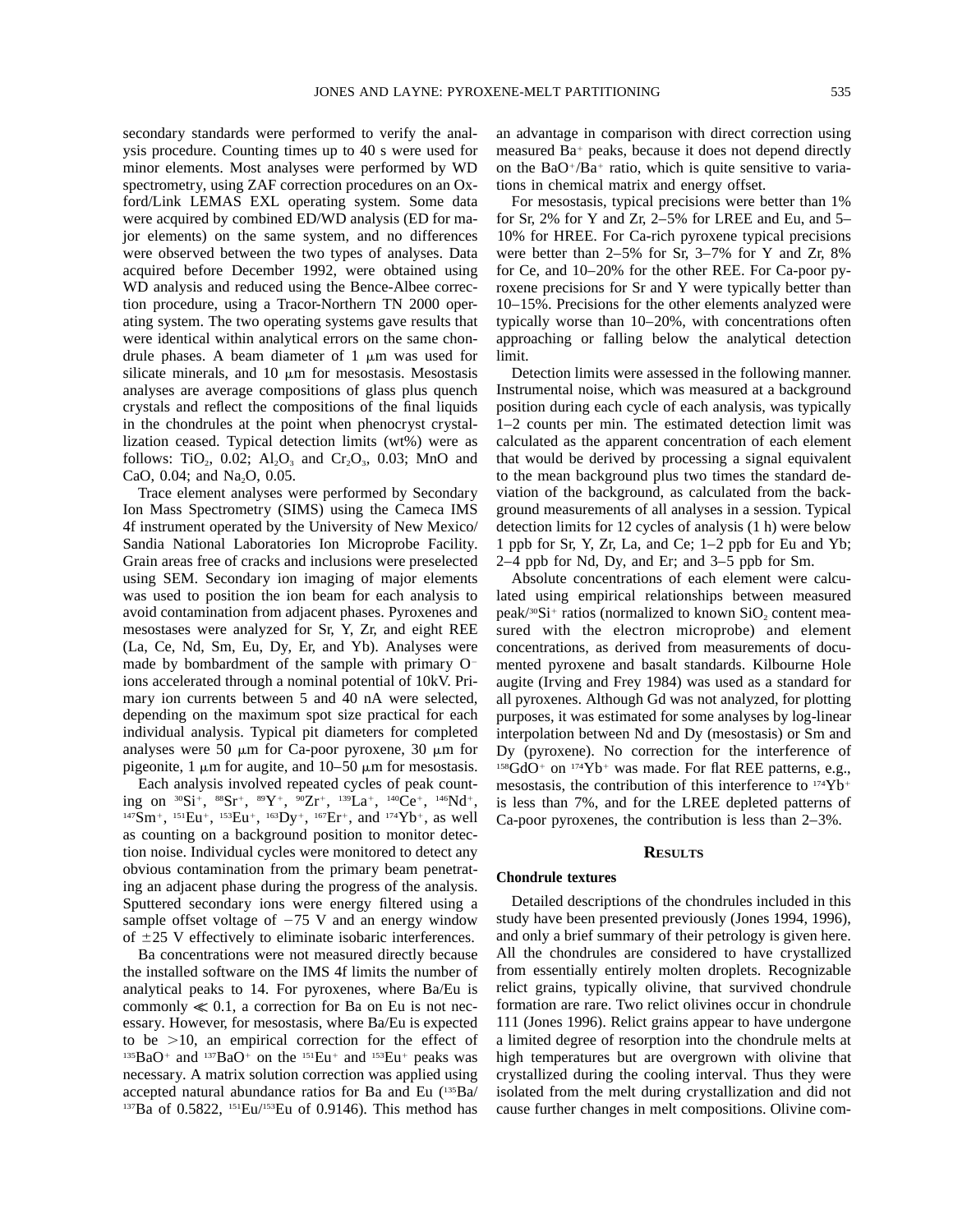

**FIGURE 1.** BSE images showing the textures of the chondrules analyzed. All the chondrules contain pyroxene phenocrysts in a glassy mesostasis containing quench crystallites. Circles indicate SIMS analysis points and approximate sizes of the ion beam pits:  $A = \text{augite}, P = \text{pigeonite}, E = \text{orthoenstative}, C = \text{clinoenstative},$ and  $M =$  mesostasis. Olivine phenocrysts  $(O)$  are also present in three of the chondrules. (**a**) Chondrule 20, consisting of olivine and clinoenstatite phenocrysts and interstitial glassy mesostasis. Augite (white) commonly occurs as overgrowths on clinoenstatite. (**b**) Chondrule 20, showing the positions of several SIMS analyses. Euhedral clinoenstatite phenocrysts show lamellar zoning (Jones 1994). (**c**) Chondrule 70. Coarse bars of pyroxene consist of

clinoenstatite cores overgrown successively with orthoenstatite, pigeonite, and narrow augite rims (Jones 1996). (**d**) Chondrule 70, showing a SIMS analysis pit on an orthoenstatite grain. In **d** and **e**, the white material in cracks is the remnant of the gold coatings applied for SIMS analysis. (**e**) Chondrule 71, also showing a SIMS analysis pit on an orthoenstatite grain. Two SIMS analyses were run on the mesostasis, but these used substantially lower primary beam currents and shorter analysis times, and the resulting pits are not readily visible. Texture is similar to chondrule 70 (**b** and **c**). (**f**) Chondrule 111. Pyroxene and olivine phenocrysts in a glassy mesostasis. Two olivine grains have relict olivine cores (arrowed). All scales are  $100 \mu m$ .

positions and zoning behavior in these chondrules are described by Jones (1994, 1996).

Chondrule 20 (Fig. 1a and b) is an FeO-poor, porphyritic, pyroxene+olivine chondrule (mg no.  $> 90$  in silicate minerals). It contains large (up to  $200 \mu m$ ) phenocrysts of clinoenstatite that have augite overgrowths on their rims (Jones 1994). Smaller olivine phenocrysts are also present, and some olivine is poikilitically enclosed in pyroxene phenocrysts. Mesostasis is glassy and contains microcrystalline quench crystals. Minor iron nickel metal and sulfide blebs are present throughout the chondrule.

Chondrules 70, 71, and 111 are FeO-rich (mg no.  $\lt$ 90 in silicate minerals). Chondrules 70 and 71 (Figs. 1c– e) have ''coarse barred'' textures, with sets of subparallel pyroxene bars dominating the texture (Jones 1996). Pyroxene bars are up to 1 mm long and 100  $\mu$ m wide. In chondrule 71, olivine is present both as euhedral phenocrysts and as bars intergrown with the pyroxene. Chon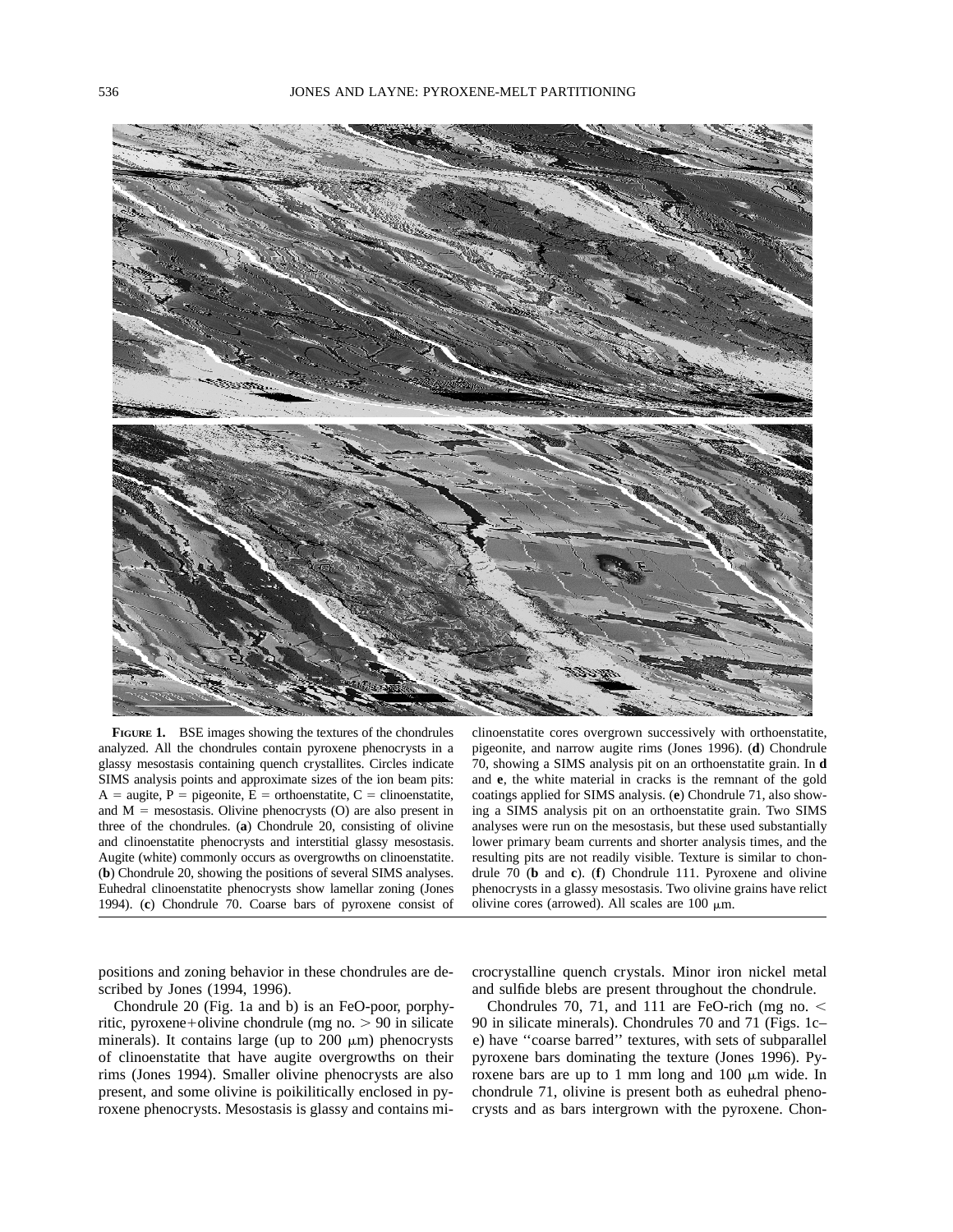drule 70 does not contain olivine. In both chondrules, pyroxene phenocrysts show complex zoning and consist of clinoenstatite cores overgrown successively with orthorhombic enstatite, pigeonite, and narrow augite rims. Mesostases are glassy with abundant quench microcrystallites, and minor iron nickel metal and sulfides are present.

Chondrule 111 (Fig. 1f ) contains pyroxene and olivine in approximately equal proportions (Jones 1996). Olivine phenocrysts have hopper morphologies, and pyroxene is present as euhedral grains and elongate laths. Pyroxene phenocrysts consist of clinoenstatite cores overgrown with pigeonite, and narrow augite rims. Mesostasis is glassy with abundant quench microcrystallites, and minor iron nickel metal and sulfides are present.

## **Pyroxene and mesostasis compositions**

Compositions of pyroxenes and mesostases are presented in Tables 1 and 2. Data in Table 1 are reported as mean compositions of individual phases. For major and minor element contents, determined by electron microprobe analysis, these mean values include 4–10 random points obtained for each phase in individual chondrules. Trace element analyses are either single points, or means of up to three analyses, and are given as abundances relative to abundances in CI chondrites (Anders and Grevesse 1989). Table 2 gives representative, individual electron microprobe analyses for some of the pyroxenes at or near the positions of the SIMS analyses. In general, these compositions lie within one standard deviation of the means given in Table 1.

Pyroxenes in the chondrules studied show variable zoning behavior, which has been discussed extensively previously (Jones 1994, 1996). The nature and extent of the zoning present clearly has an impact on the interpretation of the trace element analyses, which use broad SIMS analysis spots. Standard deviations on mean major element pyroxene compositions given in Table 1 reflect the extent of zoning observed in each phase. In general, Ca-poor pyroxenes show very limited zoning from cores to edges of grains. For example, individual analyses from the core and edge of a grain close to a SIMS analysis pit in chondrule 20 are given in Table 2 and show that coreto-edge zoning is essentially absent. However, clinoenstatite in chondrule 20 shows lamellar zoning in BSE images (Fig. 1b), on a scale of  $\langle 20 \mu \text{m}$ , and parallel to (001), which reflects limited compositional zoning for FeO and minor elements and is the main source of the variation about the mean given in Table 1. SIMS analyses average the composition of Fe-poor and Fe-rich lamellae in these grains. In contrast, augites show relatively strong zoning from their inner contact with Ca-poor pyroxenes to their outer edges in contact with mesostasis. Concentrations of CaO,  $\text{Al}_2\text{O}_3$ , TiO<sub>2</sub>, and Na<sub>2</sub>O may increase by factors of two to four from inner to outer edge, over a distance of  $10-20 \mu m$ . SIMS analyses of augites are thus necessarily averages over this compositional range. Hence, the individual analysis points given in Table 2 cannot be compared directly with the SIMS data in most cases, because the SIMS data cover a wider range of compositions than electron microprobe analyses. The mean electron microprobe analyses given in Table 1 are more representative of the compositions analyzed by SIMS, and we refer to these data throughout the remainder of the paper. We recognize that for purposes of discussion of apparent partition coefficients, the data for augites are likely to be minimum values. Because values of *D*\* for many of the trace elements are similar to those of minor elements such as Al, Ti, and Na in augites (Table 3; see below), similar degrees of zoning may be expected and this could result in errors in *D*\* by up to a factor of two. However, for Ca-poor pyroxenes the measured compositions are likely to be very similar to true edge compositions, and errors in apparent partition coefficients arising from zoning are not likely to be significant.

Minor element contents (TiO<sub>2</sub>,  $Al_2O_3$ ,  $Cr_2O_3$ , MnO, and  $Na<sub>2</sub>O$  of pyroxenes in each chondrule increase with Wo content (Table 1). Some minor element contents vary significantly between chondrules, for example the average  $Al_2O_3$  content of augite varies from 1 wt% in chondrules 70 and 111 to 7 wt% in chondrule 20. High average  $Al_2O_3$ contents in all pyroxenes in chondrules 20 and 71 are consistent with the high average  $Al_2O_3$  contents of mesostases in these chondrules (19 and 18 wt%, respectively).

Various REE abundance diagrams for individual chondrules are illustrated in Figure 2, which shows individual analyses as well as the mean compositions given in Table 1. For mesostasis in chondrule 70, two analyses with analysis pits 10 and 50  $\mu$ m wide gave indistinguishable results, indicating that the analytical volumes were successfully averaging glass plus quench crystals and may be considered to represent final liquid compositions. For mesostasis in chondrule 20, two analyses with similar pit diameters gave slightly different results, which is probably attributable to different concentrations of quench crystals in each spot. The REE contents of pyroxenes increase with Wo content: for Ca-poor pyroxenes (clinoenstatite and orthopyroxene), REE abundances lie in the range 0.01 to 0.1 relative to CI, and for augite, REE abundances are approximately  $1-10 \times CI$  abundances. REE abundances in augite (the smallest grains measured) do not appear to be compromised by the possibility of ion beam overlap with mesostasis, because different analyses give consistent REE abundances (chondrule 20). For Ca-poor pyroxene, REE are often close to or below detection limits, and in the pigeonite measured (chondrule 70), Eu is below detection limits, implying a negative Eu anomaly. Augite also shows negative Eu anomalies in chondrules 20 and 111. REE abundances in mesostases are enriched, at approximately  $10 \times CI$  abundances, and show relatively flat patterns, sometimes with very small positive Eu anomalies that are complementary to the pyroxene.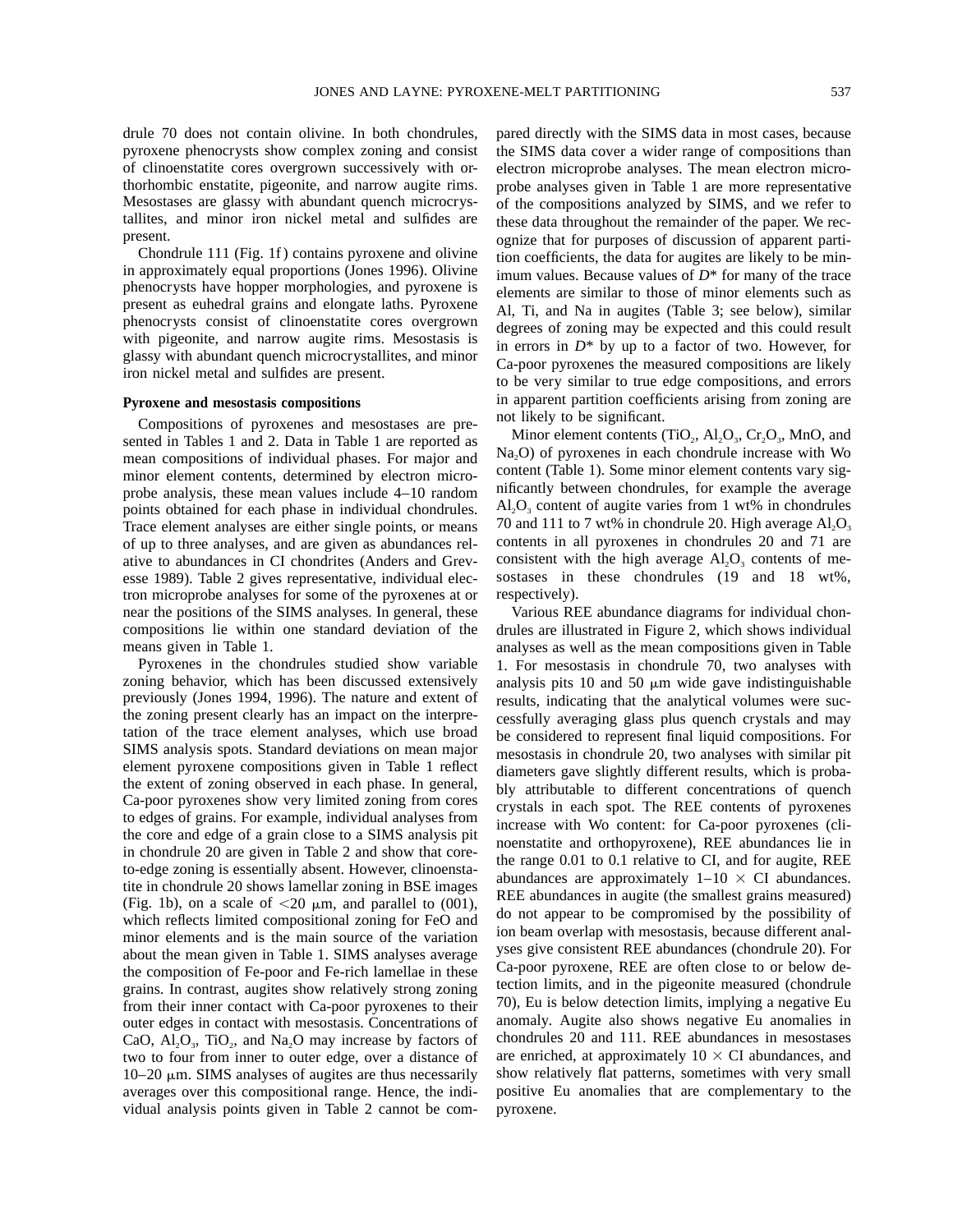|                                                                                                                                                                  |                                                                                                                                                             | Chondrule 20                                                                                                                 |                                                                                                                                                    | Chondrule 70                                                                                                                                                   |                                                                                                                                          |                                                                                                                                              |                                                                                                              |                                                                                                                                                                |
|------------------------------------------------------------------------------------------------------------------------------------------------------------------|-------------------------------------------------------------------------------------------------------------------------------------------------------------|------------------------------------------------------------------------------------------------------------------------------|----------------------------------------------------------------------------------------------------------------------------------------------------|----------------------------------------------------------------------------------------------------------------------------------------------------------------|------------------------------------------------------------------------------------------------------------------------------------------|----------------------------------------------------------------------------------------------------------------------------------------------|--------------------------------------------------------------------------------------------------------------|----------------------------------------------------------------------------------------------------------------------------------------------------------------|
|                                                                                                                                                                  | Aug                                                                                                                                                         | Cen                                                                                                                          | Meso                                                                                                                                               | Aug                                                                                                                                                            | Pig                                                                                                                                      | Opx                                                                                                                                          | Cen                                                                                                          | Meso                                                                                                                                                           |
| SiO <sub>2</sub><br>TiO <sub>2</sub><br>$\mathsf{Al}_2\mathsf{O}_3$<br>Cr <sub>2</sub> O <sub>3</sub><br>FeO<br>MnO<br>MgO<br>CaO<br>Na <sub>2</sub> O<br>$K_2O$ | 49.9(0.8)<br>0.88(0.15)<br>7.1(1.4)<br>2.7(0.3)<br>1.9(0.2)<br>0.99(0.17)<br>17.0(1.1)<br>19.4(0.8)<br>0.16(0.03)                                           | 58.7(0.5)<br>0.07(0.01)<br>0.45(0.14)<br>0.68(0.14)<br>1.8(0.17)<br>0.30(0.12)<br>37.9(0.4)<br>0.26(0.09)                    | 57.0(0.5)<br>0.47(0.15)<br>19.4(0.1)<br>0.22(0.06)<br>2.3(0.5)<br>0.88(0.07)<br>3.0(0.2)<br>10.3(0.4)<br>4.5(0.2)<br>0.23(0.02)                    | 51.7(0.2)<br>0.19(0.10)<br>1.0(0.5)<br>1.8(0.5)<br>19.1(1.3)<br>1.12(0.11)<br>14.0(1.5)<br>11.4(0.9)<br>0.35(0.05)                                             | 53.4(0.3)<br>0.09(0.03)<br>0.66(0.20)<br>1.0(0.1)<br>19.1(0.6)<br>0.92(0.07)<br>20.3(0.9)<br>4.1(0.6)<br>0.08(0.04)                      | 55.8(0.5)<br>0.03(0.01)<br>0.17(0.04)<br>0.73(0.09)<br>13.6(0.9)<br>0.57(0.07)<br>28.4(0.7)<br>0.29(0.08)                                    | 56.9(0.3)<br>0.02(0.01)<br>0.08(0.05)<br>0.54(0.04)<br>11.4(0.7)<br>0.40(0.05)<br>30.3(0.6)<br>0.11(0.04)    | 64.2(2.3)<br>0.44(0.08)<br>9.6(1.0)<br>0.05(0.04)<br>14.5(2.0)<br>0.58(0.15)<br>0.37(0.51)<br>4.0(1.3)<br>4.8(0.8)<br>0.71(0.11)                               |
| Sr<br>Y<br>Zr<br>La<br>Ce<br>Nd<br>Sm<br>Eu<br>Gd*<br>Dy<br>Er<br>Yb                                                                                             | 3.90(0.82)<br>10.4(0.96)<br>9.47(1.33)<br>4.35(0.84)<br>5.61(1.12)<br>7.11(1.38)<br>9.78(1.40)<br>5.76(1.53)<br>10.1<br>10.4(1.2)<br>10.1(0.9)<br>8.21(0.8) | 0.026(0.003)<br>0.052(0.013)<br>0.041(0.014)<br>0.009(0.004)<br>0.020(0.005)<br>0.015(0.008)<br>0.043(0.019)<br>0.125(0.015) | 12.0(1.1)<br>10.3(2.1)<br>11.4(1.4)<br>13.0(1.6)<br>13.8(2.3)<br>13.0(1.6)<br>16.3(7.1)<br>11.7(2.6)<br>11.6<br>11.2(2.6)<br>9.8(3.1)<br>10.4(2.6) | 1.71(0.15)<br>2.43(0.46)<br>1.33(0.15)<br>0.66(0.16)<br>1.20(0.25)<br>1.62(0.53)<br>1.96(0.71)<br>1.90(0.68)<br>2.11<br>2.26(0.57)<br>2.46(0.96)<br>2.27(0.32) | 0.15(0.01)<br>0.49(0.04)<br>0.091(0.015)<br>0.050(0.011)<br>0.073(0.011)<br>0.078(0.029)<br>0.219(0.066)<br>0.467(0.098)<br>0.484(0.087) | 0.008(0.005)<br>0.050(0.027)<br>0.016(0.010)<br>0.010(0.004)<br>0.011(0.004)<br>0.024(0.002)<br>0.072(0.007)<br>0.088(0.037)<br>0.097(0.034) | 0.039(0.004)<br>0.025(0.005)<br>0.022(0.006)<br>0.016(0.008)<br>0.011(0.004)<br>0.028(0.013)<br>0.092(0.040) | 7.65(0.10)<br>6.58(0.32)<br>7.13(0.25)<br>7.76(0.29)<br>8.07(0.12)<br>8.53(0.45)<br>7.76(0.38)<br>6.87(0.90)<br>7.21<br>6.66(0.48)<br>7.22(0.31)<br>7.50(0.15) |
| En<br>Fs<br>Wo<br>n                                                                                                                                              | 53.0<br>3.2<br>43.8<br>8, 3                                                                                                                                 | 96.9<br>2.6<br>0.5<br>7, 2                                                                                                   | 4, 2                                                                                                                                               | 42.5<br>32.6<br>24.9<br>5, 1                                                                                                                                   | 59.8<br>31.6<br>8.7<br>5, 1                                                                                                              | 78.4<br>21.1<br>0.6<br>10, 3                                                                                                                 | 82.5<br>17.3<br>0.2<br>6, 1                                                                                  | 10, 2                                                                                                                                                          |

**TABLE 1.** Mean compositions of chondrule pyroxenes and mesostases

Notes: Aug = augite, Pig = pigeonite, Cen = clinoenstatite, Opx = orthopyroxene, Meso = mesostasis. Oxide contents in wt% (electron microprobe analyses), from Jones (1994) for chondrule 20 and Jones (1996) for chondrules 70, 71, and 111. Trace element contents (ion microprobe analyses) are given as abundances relative to CI (Anders and Grevesse 1989). n = number of points for major and trace element analyses respectively. Numbers in parentheses are 1o standard deviations for averages of 2 or more data points. For single analyses by SIMS, the numbers in parentheses represent the analytical precision as derived from the standard error of the mean of individual cycles of peak counting.

Gd contents are estimated. Blank spaces indicate concentration below detection limit.

#### **Apparent partition coefficients**

Apparent partition coefficients (*D*\*) for pyroxene-melt are given in Table 3. These values are calculated as the ratio (mean mineral composition)/(mean mesostasis composition), using weight ratios. During the chondrule crystallization interval, the composition of liquid changes from that of essentially the bulk chondrule composition to that of the final liquid, represented by the present mesostasis. Late-stage augite clearly crystallized from a melt of composition close to that of the mesostasis. However, Ca-poor pyroxene began to crystallize at the beginning of the crystallization interval when the liquid was closer in composition to the bulk chondrule. For chondrules 20 and 111, zoning is limited in clinoenstatite, as discussed above, and the grain edges are in contact with mesostasis. Therefore, using the mesostasis composition to determine *D*\* is not likely to introduce a large error. In chondrules 70 and 71, clinoenstatite is generally isolated from the mesostasis by orthopyroxene overgrowths and the bulk chondrule composition may be a more appropriate liquid to use for calculating *D*\*. We have chosen to use mesostasis compositions for these minerals for consistency, as well as the fact that bulk chondrule compositions are variable, and we do not have good bulk chondrule compositional data for these specific chondrules. Within this constraint, we recognize that the *D*\* values given for incompatible elements are likely to be minimum values be-

cause they probably crystallized from melts with lower incompatible element concentrations. Bulk chondrule REE concentrations are generally about  $1-3 \times CI$  (Grossman and Wasson 1983), so the values of  $D^*$  given for clinoenstatite in these chondrules may be low by up to a factor of 10 for clinoenstatite.

Apparent partition coefficients for augite, orthopyroxene, and clinoenstatite are plotted in Figure 3 as a func-

**TABLE 2.** Compositions of chondrule pyroxenes: individual points

|                                |        | Chondrule 20 | Chondrule 70 | Chondrule<br>111 |        |       |
|--------------------------------|--------|--------------|--------------|------------------|--------|-------|
|                                | Cen*   | Cen**        | Augt         | Pig              | Opxt   | Aug   |
| SiO,                           | 58.8   | 59.3         | 51.3         | 52.2             | 56.1   | 53.6  |
| TiO <sub>2</sub>               | 0.06   | 0.07         |              | 0.10             |        | 0.31  |
| AI <sub>2</sub> O <sub>3</sub> | 0.38   | 0.41         | 0.92         | 0.46             | 0.30   | 1.10  |
| $Cr_2O_3$                      | 0.58   | 0.66         | 1.81         | 1.61             | 0.72   | 2.66  |
| FeO                            | 1.63   | 1.81         | 18.1         | 21.0             | 13.7   | 6.34  |
| MnO                            | 0.23   | 0.27         | 1.16         | 1.31             | 0.58   | 0.87  |
| MgO                            | 38.5   | 37.92        | 10.8         | 18.6             | 28.5   | 17.5  |
| CaO                            | 0.20   | 0.25         | 14.9         | 3.52             | 0.35   | 16.6  |
| Na,O                           |        |              |              | 0.13             |        | 0.64  |
| Total                          | 100.38 | 100.69       | 98.99        | 98.93            | 100.25 | 99.62 |

Notes: Aug = augite, Pig = pigeonite, Cen = clinoenstatite, Opx = Orthopyroxene. Blank spaces indicate concentration below detection limit.

Analysis adjacent to SIMS spot, in core of clinoenstatite grain.

\*\* Analysis adjacent to SIMS spot, at edge of same grain as 1.  $\dagger$  TiO<sub>2</sub> and Na<sub>2</sub>O were not measured for these points.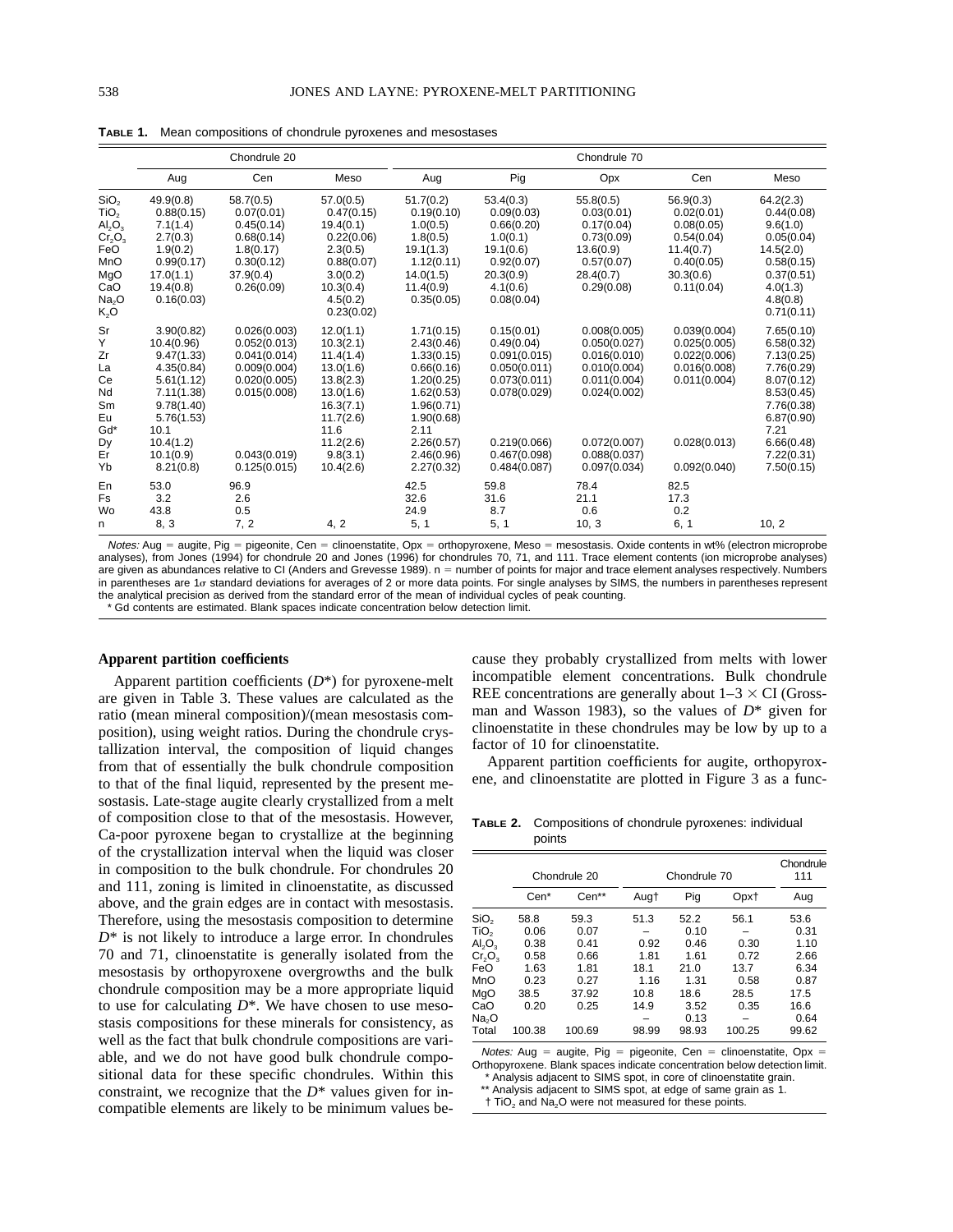**TABLE 1—**Extended

| Chondrule 71                                                                                                                                                    |                                                                                                                                                    | Chondrule 111                                                                                                                                                  |                                                                                                          |                                                                                                                                                              |  |  |
|-----------------------------------------------------------------------------------------------------------------------------------------------------------------|----------------------------------------------------------------------------------------------------------------------------------------------------|----------------------------------------------------------------------------------------------------------------------------------------------------------------|----------------------------------------------------------------------------------------------------------|--------------------------------------------------------------------------------------------------------------------------------------------------------------|--|--|
| Opx                                                                                                                                                             | Meso                                                                                                                                               | Aug                                                                                                                                                            | Cen                                                                                                      | Meso                                                                                                                                                         |  |  |
| 56.2(0.5)<br>0.05(0.02)<br>0.40(0.17)<br>0.86(0.10)<br>12.3(0.6)<br>0.50(0.04)<br>29.1(0.6)<br>0.56(0.17)                                                       | 60.3(0.6)<br>0.45(0.01)<br>17.8(1.1)<br>8.4(1.4)<br>0.26(0.04)<br>0.17(0.15)<br>5.1(0.3)<br>6.4(0.29)<br>0.31(0.09)                                | 52.4(0.6)<br>0.33(0.03)<br>1.2(0.1)<br>2.1(0.1)<br>6.9(0.2)<br>0.89(0.04)<br>17.9(1.0)<br>16.4(0.9)<br>0.59(0.07)                                              | 56.4(0.6)<br>0.02(0.01)<br>0.14(0.05)<br>0.74(0.07)<br>7.1(0.7)<br>0.48(0.08)<br>32.8(0.7)<br>0.26(0.08) | 65.8(1.5)<br>0.37(0.06)<br>10.1(0.9)<br>0.26(0.25)<br>8.2(1.3)<br>0.60(0.06)<br>3.5(2.1)<br>4.7(2.0)<br>4.4(1.1)<br>0.70(0.09)                               |  |  |
| 0.017(0.001)<br>0.21(0.008)<br>0.031(0.004)<br>0.009(0.006)<br>0.015(0.007)<br>0.035(0.01)<br>0.045(0.03)<br>0.093<br>0.191(0.48)<br>0.226(0.31)<br>0.248(0.15) | 13.3(0.0)<br>9.9(0.8)<br>12.9(0.5)<br>12.5(1.7)<br>12.5(1.8)<br>12.8(1.8)<br>12.7(2.7)<br>13.7(3.0)<br>11.6<br>10.9(0.4)<br>10.1(1.1)<br>10.2(0.5) | 2.38(0.12)<br>4.31(0.30)<br>2.82(0.17)<br>1.90(0.49)<br>1.95(0.14)<br>3.06(0.15)<br>3.96(0.63)<br>3.26(0.55)<br>4.49<br>5.10(1.48)<br>5.11(1.69)<br>3.56(0.50) | 0.046(0.006)<br>0.065(0.010)<br>0.048(0.006)<br>0.007(0.003)<br>0.010(0.003)<br>0.016(0.013)             | 7.03(0.41)<br>8.12(0.36)<br>7.52(0.16)<br>9.91(0.61)<br>9.14(0.35)<br>9.36(0.59)<br>10.4(0.1)<br>11.0(0.6)<br>9.22<br>9.14(0.01)<br>8.39(0.31)<br>8.89(0.68) |  |  |
| 79.9<br>19.0<br>1.1<br>9, 1                                                                                                                                     | 6, 2                                                                                                                                               | 53.4<br>11.6<br>35.1<br>4, 1                                                                                                                                   | 88.7<br>10.8<br>0.5<br>9, 1                                                                              | 5, 2                                                                                                                                                         |  |  |

tion of decreasing ionic radius for ions of ionic charge  $2+$ ,  $3+$ , and  $4+$ . For all valences, combined electron microprobe data and SIMS data show trends on these plots consistent with previous experimental and petrologic studies in similar systems (Kennedy et al. 1993; Yurimoto and Sueno 1987), giving confidence in the SIMS data.

Cr is strongly compatible in all pyroxenes, with values of *D*\* as high as 36 in augite in chondrule 70. No Cr data are plotted in Figure 3, because *D*\*(Cr) lies at least one, and often two or more, orders of magnitude above

**TABLE 3.** Apparent partition coefficients (D\*) for pyroxenes

*D*\*(Al). All other minor elements measured are incompatible, except that Fe, Mn, and Ca are compatible in augite and  $D^*(Fe)$  and  $D^*(Mn)$  are approximately one in Ca-poor pyroxene. Also, values of *D*\* for Ti, Y, and Zr in augite all approach values of one and are thus potentially compatible. Values of *D*\* for REE vary from being extremely low, around 0.001 for LREE in Ca-poor pyroxenes, to close to one for HREE in augite, particularly in chondrule 20. Apparent partition coefficients for most trace elements increase with Wo content of pyroxene: values for pigeonite are intermediate between Ca-poor pyroxenes and augites.

Our data may be compared with those of Alexander (1994) for similar chondrules. In general, there is very close agreement between the data reported in this study and pyroxene-glass partition coefficients calculated from the data of Alexander (1994), for all elements and in all pyroxene minerals (Figs. 4 and 5). However, there are some important differences that are discussed in more detail below.

## **DISCUSSION**

## **Apparent partition coefficients**

Partition coefficients are known to be a complex function of melt composition, mineral composition, and temperature (Jones 1995). In particular, for pyroxenes, trace element partition coefficients are strongly dependent on the amount of Ca present in the mineral (Nielsen et al. 1992; McKay et al. 1986). In comparing our results with experimental data from the literature, it is important to take this effect into account and to use experimental studies which describe pyroxenes of appropriate Wo content. Green (1994) summarizes experimental trace element partition coefficient data. For Ca-poor pyroxene, a large range of partition coefficients is available from a variety

|                                                                                                                                                                                                                                                                                    | Chondrule 20 |              | Chondrule 70 |              |              |              | Chondrule 71 | Chondrule 111 |              |
|------------------------------------------------------------------------------------------------------------------------------------------------------------------------------------------------------------------------------------------------------------------------------------|--------------|--------------|--------------|--------------|--------------|--------------|--------------|---------------|--------------|
|                                                                                                                                                                                                                                                                                    | Aug          | Cen          | Aug          | Pig          | Opx          | Cen          | Opx          | Aug           | Cen          |
| Τi                                                                                                                                                                                                                                                                                 | 1.9(0.7)     | 0.15(0.05)   | 0.43(0.13)   | 0.20(0.04)   | 0.068(0.013) | 0.045(0.009) | 0.11(0.00)   | 0.89(0.15)    | 0.054(0.010) |
| Al                                                                                                                                                                                                                                                                                 | 0.37(0.07)   | 0.023(0.000) | 0.10(0.01)   | 0.07(0.01)   | 0.018(0.002) | 0.008(0.001) | 0.022(0.002) | 0.12(0.01)    | 0.014(0.001) |
| Cr                                                                                                                                                                                                                                                                                 | 12.3(3.6)    | 3.1(1.3)     | 36(129)      | 20(20)       | 14.6(14.9)   | 10.8(9.3)    | >29          | 8.1(7.9)      | 2.8(2.8)     |
| Fe                                                                                                                                                                                                                                                                                 | 0.83(0.20)   | 0.78(0.18)   | 1.32(0.19)   | 1.32(0.18)   | 0.94(0.13)   | 0.79(0.11)   | 1.46(0.25)   | 0.84(0.13)    | 0.87(0.15)   |
| Mn                                                                                                                                                                                                                                                                                 | 1.1(0.2)     | 0.34(0.05)   | 1.9(0.5)     | 1.6(0.4)     | 0.98(0.27)   | 0.69(0.19)   | 1.9(0.3)     | 1.5(0.15)     | 0.80(0.10)   |
| Ca                                                                                                                                                                                                                                                                                 | 1.9(0.1)     | 0.025(0.01)  | 2.9(1.0)     | 1.0(0.4)     | 0.073(0.024) | 0.028(0.009) | 0.11(0.01)   | 3.5(1.5)      | 0.055(0.024) |
| Na                                                                                                                                                                                                                                                                                 | 0.035(0.007) |              | 0.073(0.012) | 0.016(0.003) |              |              |              | 0.13(0.03)    |              |
| Sr                                                                                                                                                                                                                                                                                 | 0.32(0.07)   | 0.002(0.000) | 0.224(0.003) | 0.020(0.000) | 0.001(0.000) | 0.005(0.000) | 0.001(0.000) | 0.338(0.020)  | 0.006(0.000) |
| Y                                                                                                                                                                                                                                                                                  | 1.01(0.22)   | 0.005(0.001) | 0.369(0.023) | 0.074(0.004) | 0.008(0.000) | 0.004(0.000) | 0.021(0.002) | 0.531(0.025)  | 0.008(0.000) |
| Zr                                                                                                                                                                                                                                                                                 | 0.83(0.16)   | 0.004(0.000) | 0.186(0.007) | 0.013(0.001) | 0.002(0.000) | 0.003(0.000) | 0.002(0.000) | 0.375(0.009)  | 0.006(0.000) |
| La                                                                                                                                                                                                                                                                                 | 0.334(0.08)  | 0.001(0.000) | 0.085(0.004) | 0.006(0.000) | 0.001(0.000) | 0.002(0.000) | 0.001(0.000) | 0.191(0.014)  | 0.001(0.000) |
| Ce                                                                                                                                                                                                                                                                                 | 0.406(0.106) | 0.001(0.000) | 0.149(0.003) | 0.009(0.000) | 0.001(0.000) | 0.001(0.000) | 0.001(0.000) | 0.213(0.008)  | 0.001(0.000) |
| Nd                                                                                                                                                                                                                                                                                 | 0.548(0.126) | 0.001(0.000) | 0.190(0.014) | 0.009(0.001) | 0.003(0.000) |              | 0.003(0.000) | 0.327(0.021)  | 0.002(0.000) |
| Sm                                                                                                                                                                                                                                                                                 | 0.601(0.275) |              | 0.252(0.021) |              |              |              | 0.004(0.001) | 0.380(0.007)  |              |
| Eu                                                                                                                                                                                                                                                                                 | 0.493(0.171) |              | 0.277(0.046) |              |              |              |              | 0.297(0.019)  |              |
| Gd                                                                                                                                                                                                                                                                                 | 0.869        |              | 0.293        |              |              |              | 0.008(0.000) | 0.487(0.000)  |              |
| Dy                                                                                                                                                                                                                                                                                 | 0.931(0.241) |              | 0.340(0.032) | 0.033(0.003) | 0.011(0.001) | 0.004(0.000) | 0.018(0.003) | 0.558(0.027)  |              |
| Er                                                                                                                                                                                                                                                                                 | 1.035(0.339) | 0.004(0.001) | 0.341(0.032) | 0.065(0.003) | 0.012(0.001) |              | 0.022(0.003) | 0.609(0.063)  |              |
| Yb                                                                                                                                                                                                                                                                                 | 0.790(0.212) | 0.012(0.003) | 0.302(0.008) | 0.065(0.001) | 0.013(0.000) | 0.012(0.000) | 0.024(0.001) | 0.400(0.034)  |              |
| Notes: Aug = augite, Pig = pigeonite, Cen = clinoenstatite, Opx = orthopyroxene, Meso = mesostasis. Apparent partition coefficients are calculated<br>as (mean composition of pyroxene)/(mean composition of mesostasis). Analytical precision errors are propagated from Table 1. |              |              |              |              |              |              |              |               |              |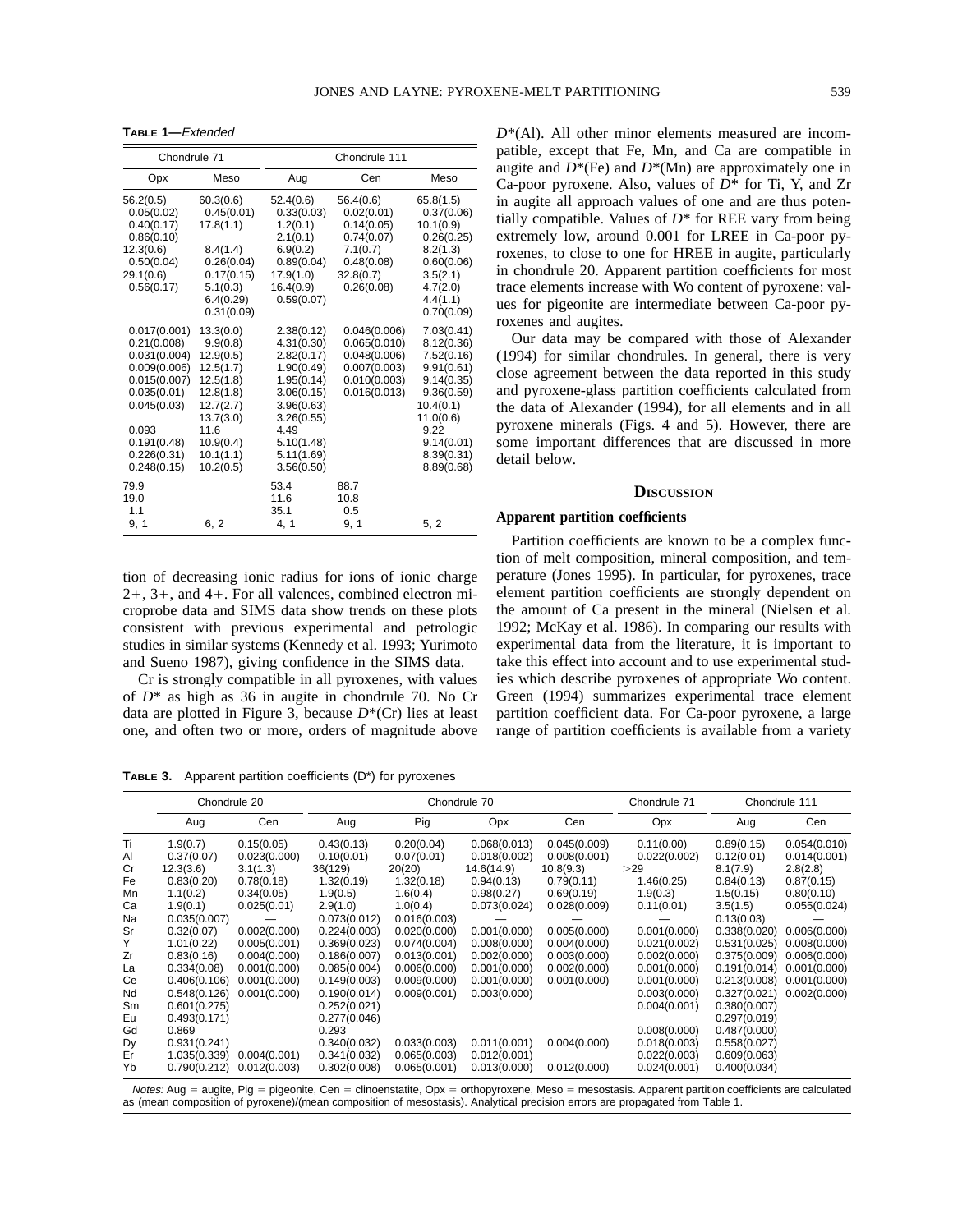

**FIGURE 2.** Abundances of REE in pyroxenes and mesostases in the four chondrules studied, relative to CI abundances (Anders and Grevesse 1989). Open symbols represent individual SIMS analyses and closed symbols are means for each pyroxene mineral. Elements that were below detection limits are not plotted. REE abundances in pyroxenes increase with increasing Wo content, and augites in chondrules 20 and 111 have small negative Eu anomalies. Mesostases are enriched in REE, to approximately  $10 \times CI$ abundances.

of studies. Data obtained by Kennedy et al. (1993) in chondrule analogue systems are generally very low. In comparison, several other experimental studies, the most comprehensive being that of Nielsen et al. (1992), determined partition coefficients up to two orders of magnitude higher for LREE and one order of magnitude higher for HREE. We interpret this large range as being due primarily to the Wo content of the pyroxenes studied: orthopyroxene in the Kennedy et al. study generally contains less than 0.2 mol% Wo, whereas orthopyroxene in the study by Nielsen et al. (1992) contains at least 2 mol% Wo. Data of Colson et al. (1988) span a range of partition coefficients, with the lowest Ca contents  $(< 0.5$ mol% Wo) being in close agreement with the data of Kennedy et al. (1993), and the highest Ca contents (up to 1 mol% Wo) similar to the data of Nielsen et al. (1992). Because our Ca-poor pyroxenes, both clinoenstatite and orthopyroxene, contain  $< 0.5$  and 0.5–1.0 mol% Wo respectively, we have chosen to compare our data with that

of Kennedy et al. (1993), particularly as this study also used bulk compositions that were chondrule analogues.

Green (1994) shows that the range of experimentally determined partition coefficients for augites in a variety of bulk compositions is generally more limited than that for Ca-poor pyroxenes. The experimental data of Hart and Dunn (1993) for augites of composition around 45 mol% Wo generally lie in the middle of this range. McKay et al. (1986) also showed how partition coefficients in augite and pigeonite vary as a strong function of Wo content. We use these two sets of data for comparison with our chondrule data.

Values of  $D^*$  plotted in Figure 3 generally show smooth trends as a function of decreasing ionic radius, for ions of different valence states. On such a plot, the maximum in the curve matches the size of lattice sites in the mineral for cations of that ionic charge (Onuma et al. 1968). Experimental equilibrium data of Kennedy et al. (1993) for orthopyroxene in chondrule analog systems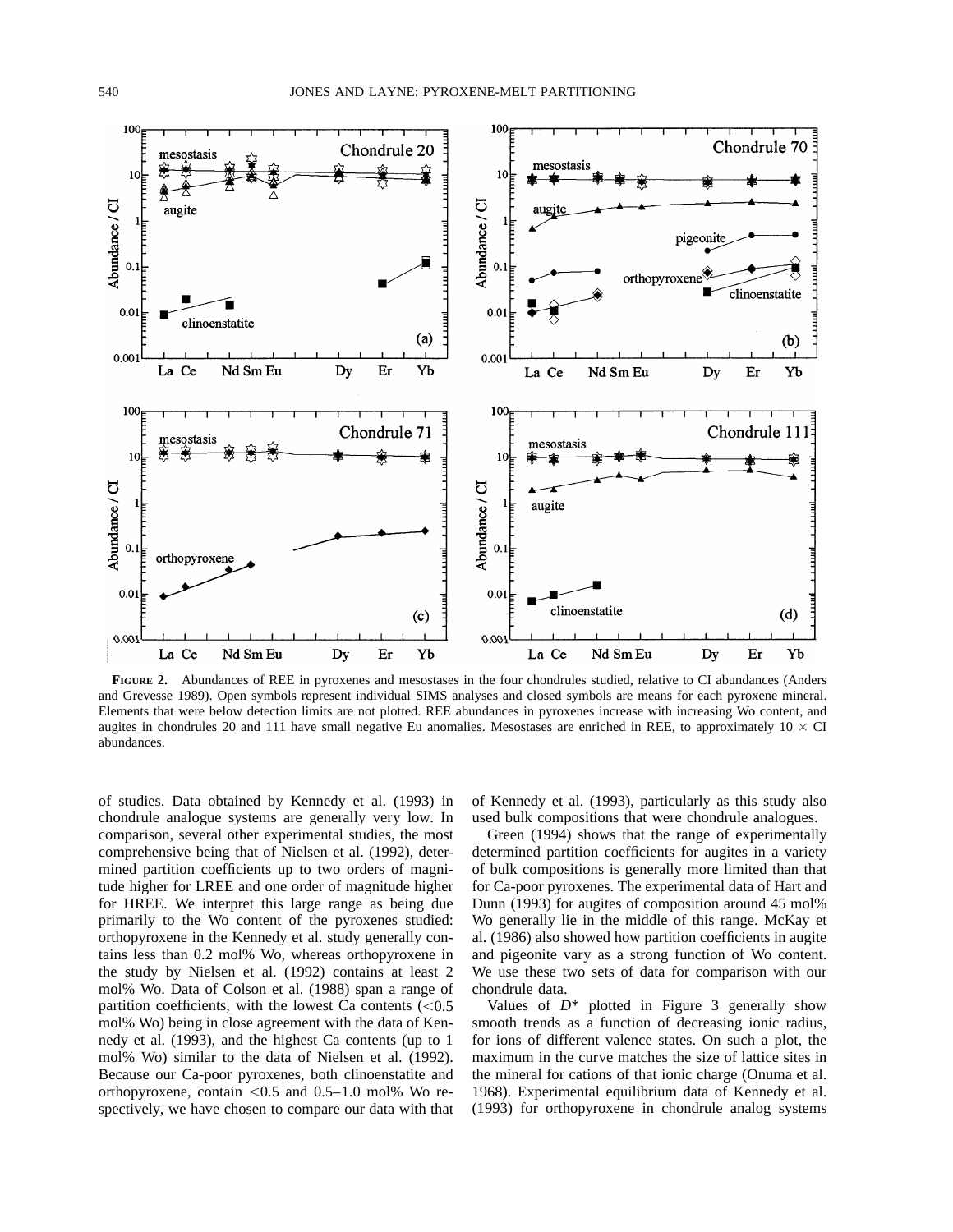$\rightarrow$ 

**FIGURE 3.** Apparent partition coefficients for clinoenstatite, orthopyroxene, pigeonite and augite plotted as a function of decreasing ionic radius for divalent, trivalent, and tetravalent cations.

show comparable trends to the clinoenstatite and orthopyroxene data in Figure 3. For divalent and tetravalent cations, increases in  $D^*$  in the order Sr  $\rightarrow$  Ca  $\rightarrow$  Fe  $\sim$ Mn and  $Zr \rightarrow Ti$  are analogous to the Kennedy et al. trends. For trivalent cations, the observed smooth increases in  $D^*$  for REE with decreasing ionic radius, and values of  $D^*(Y)$  and  $D^*(A)$  comparable to those of the heavy REE, are also consistent with equilibrium data. The maxima for divalent and trivalent cations in the Kennedy et al. (1993) data for orthopyroxene lie between Fe and Mn, and Yb and Al, respectively. We did not analyze elements with ionic radii intermediate between these points, but our data are consistent with these observations.

For augite, the pattern for divalent cations in Figure 3 differs from those of Ca-poor pyroxenes, in that *D*\*(Ca) is significantly higher than  $D^*(Fe)$  and  $D^*(Mn)$ . This is consistent with data obtained by Yurimoto and Sueno (1987) for augite in a boninite, in which the maximum for divalent cations lies between Ca and Mn. The trivalent cations display a smooth pattern with a maximum around Y and Er. Deviations from this pattern for Eu are probably because Eu is present predominantly as a divalent, rather than a trivalent, cation. The ionic radius of  $Eu^{2+}$  is very similar to that of  $Sr^{2+}$ , so values of  $D^*(Eu)$  in augite are consistent with the divalent cation trend.

## **Chondrule cooling rates**

Cooling rates of chondrules have been estimated by several methods, including the comparison of textures with those produced in dynamic crystallization experiments (Lofgren 1996; Hewins and Connolly 1996), comparison of olivine zoning properties with grains produced in experimental charges (Jones and Lofgren 1993; Yu et al. 1996), and the presence of high proportions of clinoenstatite as inversion products of the high-temperature polymorph, protoenstatite (Smyth 1974). For the porphyritic chondrules described here, cooling rates on the order of hundreds of degrees per hour are indicated (Jones 1994, 1996). These rapid cooling rates are clearly responsible for zoning in the phenocrysts, as well as the fact that the chondrules are highly disequilibrium assemblages. Below we investigate the possibility that rapid cooling may result in apparent partition coefficients that show significant departures from equilibrium.

## **Effect of cooling rate on apparent partition coefficients**

The effect of rapid cooling on apparent partition coefficients has been recognized for some time (Albarede and Bottinga 1972), although the magnitude of expected effects is not well characterized. Because it is clear that

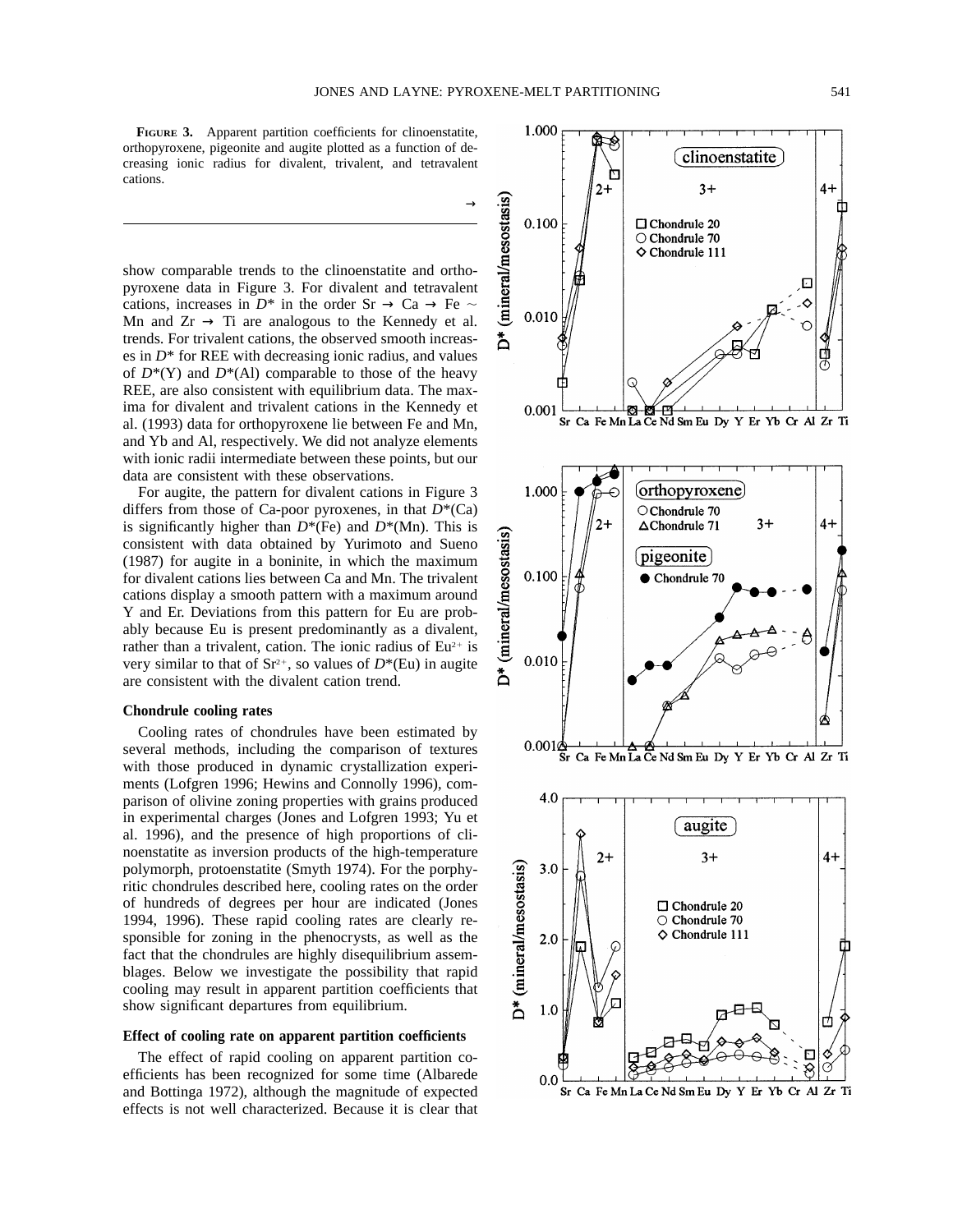

**FIGURE 4.** Apparent partition coefficients for Ca-poor pyroxenes (clinoenstatite and orthopyroxene), and a comparison with selected literature data for natural samples (Alexander 1994; Yurimoto and Sueno 1987) and synthetic material (Kennedy et al. 1993). Solid circles are pyroxene-mesostasis values from this study. Open circles show the ranges of values from Alexander (1994), calculated as pyroxene-glass from his data. The range for the Kennedy et al. data (open diamonds) represents an equilibrium experiment (RPII45: 2 K/h) and a rapidly cooled experiment (RP36: 2000 K/h); apparent partition coefficients for the equilibrium experiment are lower for all elements except Ca. Data from our study are generally in close agreement with the pyroxene-glass data calculated from Alexander (1994). For Al, Ti, Sr, Y, and Yb, these data plot near the equilibrium values from Kennedy et al.

the chondrules we have studied cooled rapidly, we can attempt to determine the effect of rapid cooling on partition coefficients by comparing our results with data from comparable equilibrium systems. Grove and Bence (1977, 1979) and Shimizu (1983) showed that partitioning of Al, Ti, and Cr between pyroxene (both Ca-poor pyroxene and augite) and liquid varies with cooling rate. The apparent partition coefficients of both incompatible (Al, Ti) and compatible (Cr) elements increase in rapidly cooled systems by factors of up to three. The effect of cooling rate on Ca-poor pyroxene partition coefficients for many trace elements in chondrule analogue systems was also investigated experimentally by Kennedy et al. (1993). This study showed that high cooling rates increase the apparent partition coefficients for many elements. However, for the orthopyroxene in their experiments, melt inclusions at a concentration of about 5% in crystals grown at rapid cooling rates may have compromised the trace element analyses, and a clear relationship between cooling rate and apparent partition coefficients was not established.

The ranges of mineral-glass partition coefficients for Ca-poor pyroxene determined by Kennedy et al. (1993)



**FIGURE 5.** Apparent partition coefficients for Ca-rich pyroxenes, and a comparison with selected literature data for natural material (Alexander 1994; Yurimoto and Sueno 1987) and experimental studies (Hart and Dunn 1993; Grove and Bence 1979; McKay et al. 1986). Our data (solid circles) include three augites and one pigeonite, which has the lowest apparent partition coefficients for the incompatible elements. Open circles are individual analyses from Alexander (1994), calculated as pyroxeneglass. The lowest values of the Alexander data are for an analysis with intermediate Wo content which may be a pigeonite, or may be an overlapping analysis between enstatite and augite. The high value of *D*\* for Sr in one augite from Alexander is attributable to an anomalously low Sr content measured in glass for that chondrule. Data for La from McKay et al. (1988) are for  $W_{O_{25}}$ (lower value) and  $W_{{0}_{45}}$  (higher value).

are shown in Figure 4 for an equilibrium experiment (carried out at a cooling rate of 2 K/h) and for one carried out at a cooling rate of 2000 K/h. In comparison with these experimental data, our apparent partition coefficients for Al and Ti in Ca-poor pyroxene are consistent with low cooling rates, and an approach to equilibrium (Fig. 4). Values of *D*\* for Sr and Yb data reinforce this interpretation. However, our data for Cr, as well as the values determined by Alexander (1994), are considerably higher than any obtained by Kennedy et al. (1993), even at very high cooling rates. Apparent partition coefficients for Al, Ca, Mn, Sr, and Y compare well with those measured for clinoenstatite ( $Wo<sub>0.6</sub>$ ) in a boninite (Yurimoto and Sueno 1987), although *D*\* for Ti is significantly lower in the boninite, and *D*\* for Cr is significantly higher.

For Ca-poor pyroxene, values of *D*\* for LREE, such as La, are considerably higher than the equilibrium data of Kennedy et al. (1993), and REE patterns for our data are considerably flatter (Figs. 4 and 6). It is possible that this pattern results from incorporation of 0.1% melt inclusions in a pyroxene with apparent partition coefficients similar to those measured in the equilibrium experiment by Kennedy et al. (1993). However, slopes of LREE pat-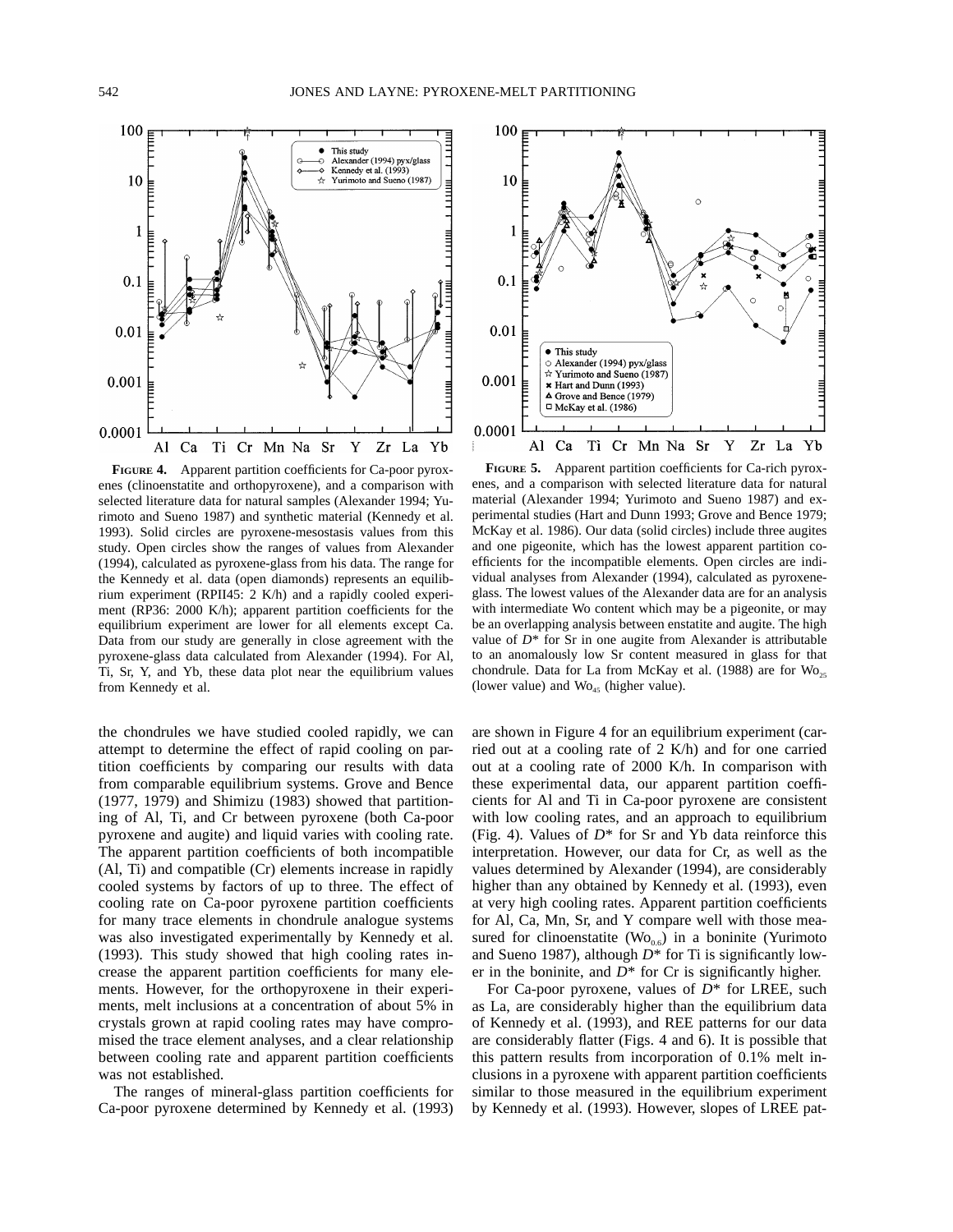



**FIGURE 6.** Apparent partition coefficients for REE in pyroxenes in the four chondrules studied, and comparisons with partition coefficients from Kennedy et al. (1993) for Ca-poor pyroxene, and McKay et al. (1986) and Jones (1995) for Ca-rich pyroxene. Data from McKay et al. (1986) are equilibrium data

for varying Wo contents, which are labeled on the patterns. Partition coefficients for REE increase with Wo content of pyroxene. For all pyroxenes, slopes of the LREE patterns are similar and considerably flatter than equilibrium data. This may be attributable to the rapid cooling rates that chondrules experienced.

terns in Figure 6 are similar for all the pyroxene minerals studied in all four chondrules, suggesting that a similar process affected all pyroxenes and that the possibility that our analyses overlap small melt inclusions in Ca-poor pyroxenes is not a serious problem. The ratio of HREE/ LREE values of *D*\* for Ca-poor pyroxenes was found to be even lower than our data by Alexander (1994), as illustrated in Figure 4. The differences between our data and those of Alexander (1994) for LREE are significant, approximately an order of magnitude. We do not have a good explanation for this because we apparently analyzed very similar objects in the same meteorite. Since our data clearly resolve Ca-poor pyroxenes, pigeonite, and augite in the same chondrules in a manner consistent with the respective Wo contents of these minerals, systematic analytical errors in our data appear to be unlikely.

Comparisons of our data for Ca-rich pyroxene with selected literature data from petrological and experimental studies are shown in Figs. 5 and 6. Values of *D*\* for all elements in chondrule augite, including LREE, are very similar to mineral-glass values calculated from the data of Alexander (1994). *D*\* for Al, Ti, and Mn are similar to those reported by Grove and Bence (1977, 1979) and Shimizu (1983), but *D*\* for Cr is higher than their values. For Al and Ti, the range of values we observe is greater than differences observed by Grove and Bence as a result of changes in cooling rate, so it is not possible to interpret the results in terms of cooling rates. Grove and Bence (1979) suggested that values of  $D^*$  for Ti close to one indicate that charge balanced substitutions are taking place between Ti and Al. Data for Al, Ca, Ti, Mn, Na, and Y are also very similar to data from boninites (Yurimoto and Sueno 1987), whereas, like Ca-poor pyroxenes,  $D^*$  for Cr in boninites is much higher than the values we measured. Differences in oxidation state between chondrules and boninites may account for large differences in the behavior of Cr: the higher  $f_{\text{o}_2}$  of boninites would be expected to result in a higher  $Cr^{3+}/Cr^{2+}$  ratio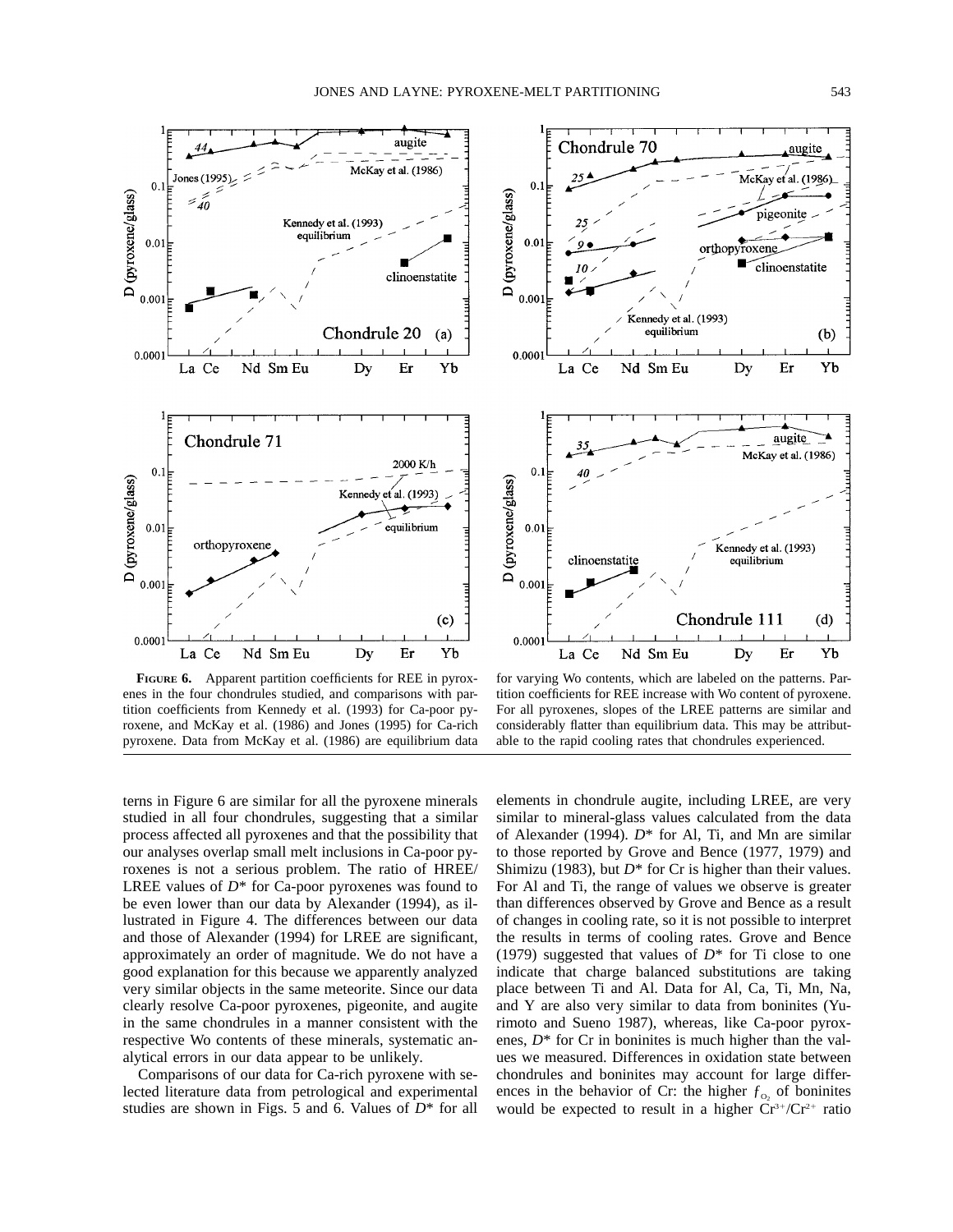than in chondrules, and partitioning of  $Cr<sup>3+</sup>$  into pyroxene is favored relative to  $Cr^{2+}$  (Barnes 1986).

Values of  $D^*$  for Sr in augite are significantly higher than the data reported by Yurimoto and Sueno (1987) and experimentally determined values determined by Hart and Dunn (1993). However, our values are consistent with *D*\* for LREE, as expected from the normal geochemical behavior of Sr (Hart and Dunn 1993). Our value of *D*\* for La is also higher than values determined by Hart and Dunn, for relatively Ca-rich augite ( $W_{O<sub>45</sub>}$ ) and by McKay et al. (1986) for pyroxene with comparable Wo contents to ours ( $W_0$ <sub>25–40</sub>; Figs. 5 and 6). However, our values of *D*\* for Y and Yb are comparable to both these studies. This lower ratio of Yb/La, or HREE/LREE, compared with equilibrium experimental data, is consistent with the relatively flat REE patterns in Ca-poor pyroxene discussed above. The relationship between Wo content and equilibrium partition coefficients defined by Jones (1995) gives values of D very similar to those determined by McKay et al. (1986; Fig. 6).

In summary, the HREE/LREE ratio appears to be markedly lower for all the pyroxenes we have measured in chondrules in comparison with experimental equilibrium data. The similarities in slopes of LREE patterns for all pyroxene minerals indicate that a common process has affected their REE partition coefficients: rapid cooling rates are suggested to be the most important factor producing this effect. The effect of rapid cooling on apparent partition coefficients for other elements is ambiguous from the data available.

# **Effect of composition**

We suggest that our data may also show the effect of charge-balanced substitutions between Al and certain trace elements in augite, superimposed on the effect of cooling rate. As mentioned above, it has been suggested previously that values of *D*\*(Ti) close to one reflect charge balancing with Al (Grove and Bence 1979). For the chondrules in this study, values of  $D^*$  for all REE are significantly higher than equilibrium data, particularly in chondrule 20 in which values of  $D^*$  for augite are close to one for HREE (Fig. 6). This chondrule has notably high  $AI_2O_3$  contents in both mesostasis and augite (Table 1), with 7 wt%  $AI_2O_3$  in augite. Such high  $AI_2O_3$  contents may increase the partitioning of trivalent REE ions because their uptake into the pyroxene crystal structure would be driven by charge balancing considerations (Colson et al. 1988, 1989; Gallahan and Nielsen 1992). Values of  $D^*$  for Y in augite are similar to  $D^*$  for HREE as would be expected for an ion of the same charge and similar ionic radius (Fig. 3), and  $D^*(Y)$  is also higher in chondrule 20 than in the other two augites measured.

#### **ACKNOWLEDGMENTS**

Constructive and helpful reviews by J. Beckett and H. Palme improved this manuscript considerably. We thank M. Spilde and G. Fowler for technical assistance. This work was supported by NASA Grant NAGW-3347 (J. Papike, P.I.) and the Institute of Meteoritics. Electron microprobe analyses were carried out at the Electron Microbeam Analysis Facility, Institute of Meteoritics and Department of Earth and Planetary Sciences, University of New Mexico. SIMS analyses were performed at the UNM/SNL Ion Microprobe Facility, a joint operation of the Institute of Meteoritics, University of New Mexico and Sandia National Laboratories.

#### **REFERENCES CITED**

- Albarede, F. and Bottinga, Y. (1972) Kinetic disequilibrium in trace element partitioning between phenocrysts and host lava. Geochimica et Cosmochimica Acta, 36, 141–156.
- Alexander, C.M.O'D. (1994) Trace element distributions within ordinary chondrite chondrules: Implications for chondrule formation conditions and precursors. Geochimica et Cosmochimica Acta, 58, 3451–3467.
- (1996) Recycling and volatile loss in chondrule formation. In R.H. Hewins et al., Eds., Chondrules and the Protoplanetary Disk, p. 233– 241. Cambridge University Press, Cambridge, U.K.
- Anders, E. and Grevesse, M. (1989) Abundances of the elements: Meteoritic and solar. Geochimica et Cosmochimica Acta, 53, 197–214.
- Barnes, S.J. (1986) The distribution of chromium among orthopyroxene, spinel and silicate liquid at atmospheric pressure. Geochimica et Cosmochimica Acta, 50, 1889–1909.
- Colson, R.O., McKay G.A., and Taylor, L.A. (1988) Temperature and composition dependencies of trace element partitioning: Olivine/melt and Ca-poor pyroxene/melt. Geochimica et Cosmochimica Acta, 52, 539–553.
- (1989) Charge balancing of trivalent trace elements in olivine and Ca-poor pyroxene: A test using experimental partitioning data. Geochimica et Cosmochimica Acta, 53, 643–648.
- Gallahan, W.E. and Nielsen, R.L. (1992) The partitioning of Sc, Y and the rare earth elements between high-Ca pyroxene and natural mafic to intermediate lavas at 1 atmosphere. Geochimica et Cosmochimica Acta, 56, 2387–2404.
- Green, T.H. (1994) Experimental studies of trace-element partitioning applicable to igneous petrogenesis—Sedona 16 years later. Chemical Geology, 117, 1–36.
- Grossman, J.N. (1988) Formation of chondrules. In J.F. Kerridge and M.S. Matthews, Eds., Meteorites and the Early Solar System, p. 680–696. University of Arizona Press, Tucson, Arizona.
- (1996) The redistribution of sodium in Semarkona chondrules by secondary processes. Lunar and Planetary Science, XXVII, 467–468 (abstract).
- Grossman, J.N. and Wasson, J.T. (1983) Refractory precursor components of Semarkona chondrules and the fractionation of refractory elements among chondrites. Geochimica et Cosmochimica Acta, 47, 759–771.
- Grove, T.L. and Bence, A.E. (1977) Experimental study of pyroxene-liquid interaction in quartz-normative basalt 15597. Proceedings of the 8th Lunar Science Conference, 1549–1579.
- (1979) Crystallization kinetics in a multiply saturated basalt magma: An experimental study of Luna 24 ferrobasalt. Proceedings of the 10th Lunar Science Conference, 439–478.
- Hart, S.R. and Dunn, T. (1993) Experimental cpx/melt partitioning of 24 trace elements. Contributions to Mineralogy and Petrology, 113, 1–8.
- Hewins, R.H. and Connolly, H.C. Jr. (1996) Peak temperatures of flashmelted chondrules. In R.H. Hewins et al., Eds., Chondrules and the Protoplanetary Disk, p. 197–204. Cambridge University Press, Cambridge, U.K.
- Irving, A.J. and Frey, F.A. (1984) Trace element abundances in megacrysts and the host basalts, constraints on partition coefficients and megacryst genesis. Geochimica et Cosmochimica Acta, 48, 1201–1221.
- Jones, J.H. (1995) Experimental trace element partitioning. In T.J. Ahrens, Ed., Rock Physics and Phase Relations: A Handbook of Physical Constants, p. 73–104. American Geophysical Union.
- Jones, R.H. (1994) Petrology of FeO-poor, porphyritic pyroxene chondrules in the Semarkona chondrite*.* Geochimica et Cosmochimica Acta, 58, 5325–5340.
- (1996) FeO-rich, porphyritic pyroxene chondrules in unequilibrated chondrites. Geochimica et Cosmochimica Acta, 60, 3115–3138*.*
- Jones, R.H. and Lofgren G.E. (1993) A comparison of FeO-rich, porphyritic olivine chondrules in unequilibrated chondrites and experimental analogues. Meteoritics, 28, 213–221.
- Kennedy, A.K., Lofgren, G.E., and Wasserburg, G.J. (1993) An experi-